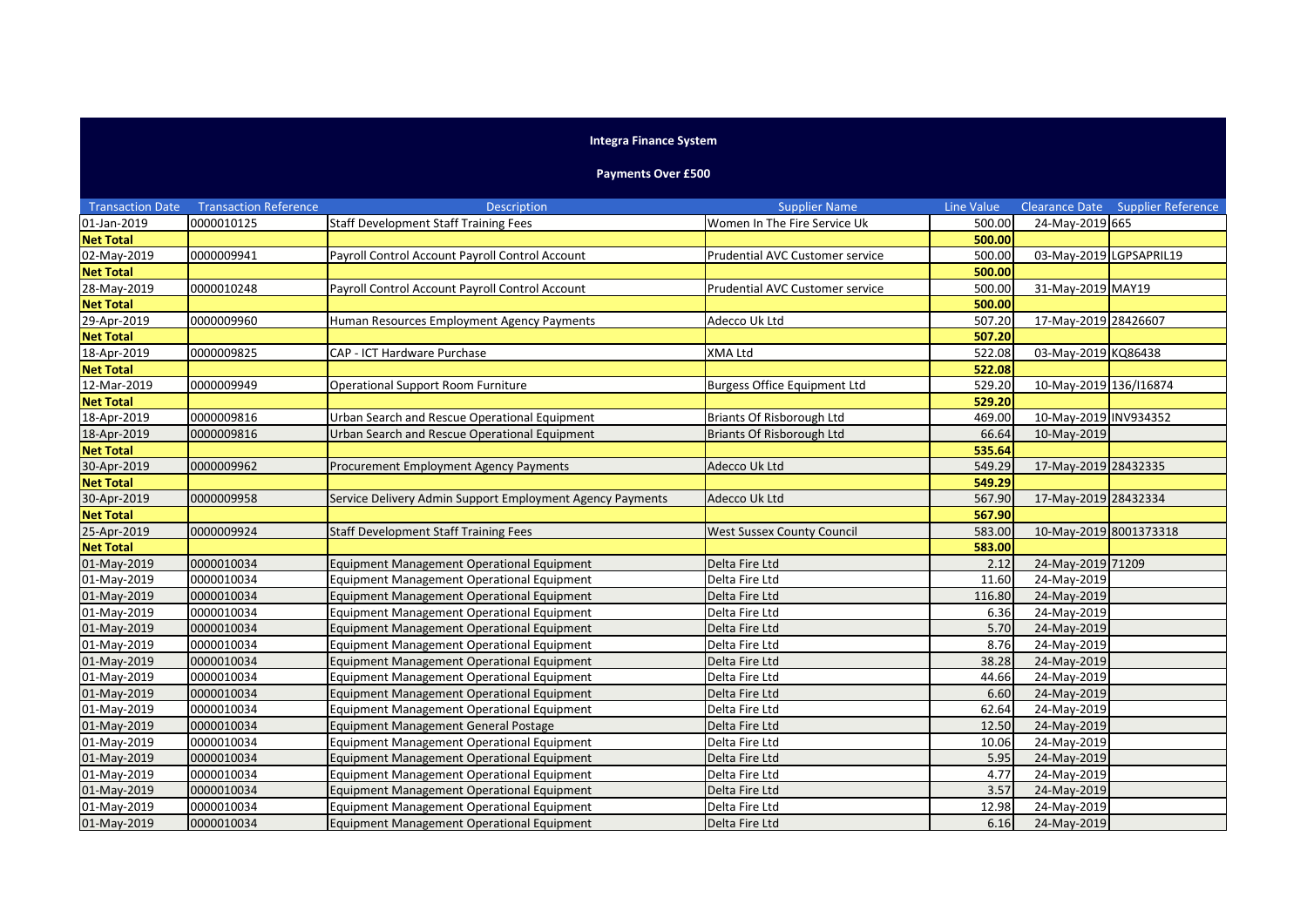| 01-May-2019      | 0000010034 | <b>Equipment Management Operational Equipment</b>         | Delta Fire Ltd                    | 12.50  | 24-May-2019            |  |
|------------------|------------|-----------------------------------------------------------|-----------------------------------|--------|------------------------|--|
| 01-May-2019      | 0000010034 | Equipment Management Operational Equipment                | Delta Fire Ltd                    | 6.38   | 24-May-2019            |  |
| 01-May-2019      | 0000010034 | Equipment Management Operational Equipment                | Delta Fire Ltd                    | 35.04  | 24-May-2019            |  |
| 01-May-2019      | 0000010034 | Equipment Management Operational Equipment                | Delta Fire Ltd                    | 21.32  | 24-May-2019            |  |
| 01-May-2019      | 0000010034 | Equipment Management Operational Equipment                | Delta Fire Ltd                    | 5.89   | 24-May-2019            |  |
| 01-May-2019      | 0000010034 | Equipment Management Operational Equipment                | Delta Fire Ltd                    | 29.40  | 24-May-2019            |  |
| 01-May-2019      | 0000010034 | Equipment Management Operational Equipment                | Delta Fire Ltd                    | 27.24  | 24-May-2019            |  |
| 01-May-2019      | 0000010034 | <b>Equipment Management Operational Equipment</b>         | Delta Fire Ltd                    | 13.41  | 24-May-2019            |  |
| <b>Net Total</b> |            |                                                           |                                   | 510.69 |                        |  |
| 08-May-2019      | 0000010052 | Property Team General Repairs & Maintenance               | Tencer Limited                    | 594.67 | 17-May-2019 114355     |  |
| <b>Net Total</b> |            |                                                           |                                   | 594.67 |                        |  |
| 14-May-2019      | 0000010107 | <b>Operational Training Water Awareness Training</b>      | Cardiff International White Water | 600.00 | 31-May-2019 1801874248 |  |
| <b>Net Total</b> |            |                                                           |                                   | 600.00 |                        |  |
| 12-Apr-2019      | 0000009884 | ICT Photocopier Lease Costs                               | Konica Minolta                    | 614.48 | 24-May-2019 1143775476 |  |
| <b>Net Total</b> |            |                                                           |                                   | 614.48 |                        |  |
| 19-Apr-2019      | 0000009823 | <b>CAP - ICT Hardware Purchase</b>                        | <b>XMA Ltd</b>                    | 78.76  | 03-May-2019 KQ88428    |  |
| 19-Apr-2019      | 0000009823 | CAP - ICT Hardware Purchase                               | <b>XMA Ltd</b>                    | 551.32 | 03-May-2019            |  |
| <b>Net Total</b> |            |                                                           |                                   | 630.08 |                        |  |
| 09-Apr-2019      | 0000009753 | Human Resources Employment Agency Payments                | Adecco Uk Ltd                     | 651.70 | 17-May-2019 28414298   |  |
| <b>Net Total</b> |            |                                                           |                                   | 651.70 |                        |  |
| 03-May-2019      | 0000010225 | <b>Equipment Management Operational Equipment</b>         | Delta Fire Ltd                    | 155.20 | 31-May-2019 71253      |  |
| 03-May-2019      | 0000010225 | Equipment Management Operational Equipment                | Delta Fire Ltd                    | 498.00 | 31-May-2019            |  |
| 03-May-2019      | 0000010225 | <b>Equipment Management General Postage</b>               | Delta Fire Ltd                    | 18.50  | 31-May-2019            |  |
| <b>Net Total</b> |            |                                                           |                                   | 671.70 |                        |  |
| 25-Apr-2019      | 0000009873 | Equipment Management Operational Equipment                | Angus Fire Ltd                    | 672.00 | 10-May-2019 8045725    |  |
| 25-Apr-2019      | 0000009873 | <b>Equipment Management General Postage</b>               | Angus Fire Ltd                    | 9.00   | 10-May-2019            |  |
| <b>Net Total</b> |            |                                                           |                                   | 681.00 |                        |  |
| 26-Apr-2019      | 0000009854 | Property Team General Repairs & Maintenance               | <b>Tencer Limited</b>             | 688.87 | 03-May-2019 114118     |  |
| <b>Net Total</b> |            |                                                           |                                   | 688.87 |                        |  |
| 16-Apr-2019      | 0000009818 | Service Delivery Admin Support Employment Agency Payments | Adecco Uk Ltd                     | 688.94 | 17-May-2019 28419984   |  |
| <b>Net Total</b> |            |                                                           |                                   | 688.94 |                        |  |
| 07-May-2019      | 0000010066 | Procurement Employment Agency Payments                    | Adecco Uk Ltd                     | 688.94 | 17-May-2019 28438095   |  |
| <b>Net Total</b> |            |                                                           |                                   | 688.94 |                        |  |
| 29-Apr-2019      | 0000009953 | Human Resources Employment Agency Payments                | Adecco Uk Ltd                     | 696.15 | 17-May-2019 28426582   |  |
| <b>Net Total</b> |            |                                                           |                                   | 696.15 |                        |  |
| 29-Apr-2019      | 0000009963 | Human Resources Employment Agency Payments                | Adecco Uk Ltd                     | 705.95 | 17-May-2019 28426586   |  |
| <b>Net Total</b> |            |                                                           |                                   | 705.95 |                        |  |
| 30-Apr-2019      | 0000009964 | Human Resources Employment Agency Payments                | Adecco Uk Ltd                     | 711.68 | 17-May-2019 28432333   |  |
| <b>Net Total</b> |            |                                                           |                                   | 711.68 |                        |  |
| 07-May-2019      | 0000010068 | Human Resources Employment Agency Payments                | Adecco Uk Ltd                     | 716.80 | 17-May-2019 28438093   |  |
| <b>Net Total</b> |            |                                                           |                                   | 716.80 |                        |  |
| 29-Apr-2019      | 0000009956 | Human Resources Employment Agency Payments                | Adecco Uk Ltd                     | 735.93 | 17-May-2019 28426605   |  |
| <b>Net Total</b> |            |                                                           |                                   | 735.93 |                        |  |
| 29-Apr-2019      | 0000009957 | Human Resources Employment Agency Payments                | Adecco Uk Ltd                     | 735.93 | 17-May-2019 28426602   |  |
| <b>Net Total</b> |            |                                                           |                                   | 735.93 |                        |  |
| 29-Apr-2019      | 0000009959 | Human Resources Employment Agency Payments                | Adecco Uk Ltd                     | 735.93 | 17-May-2019 28426604   |  |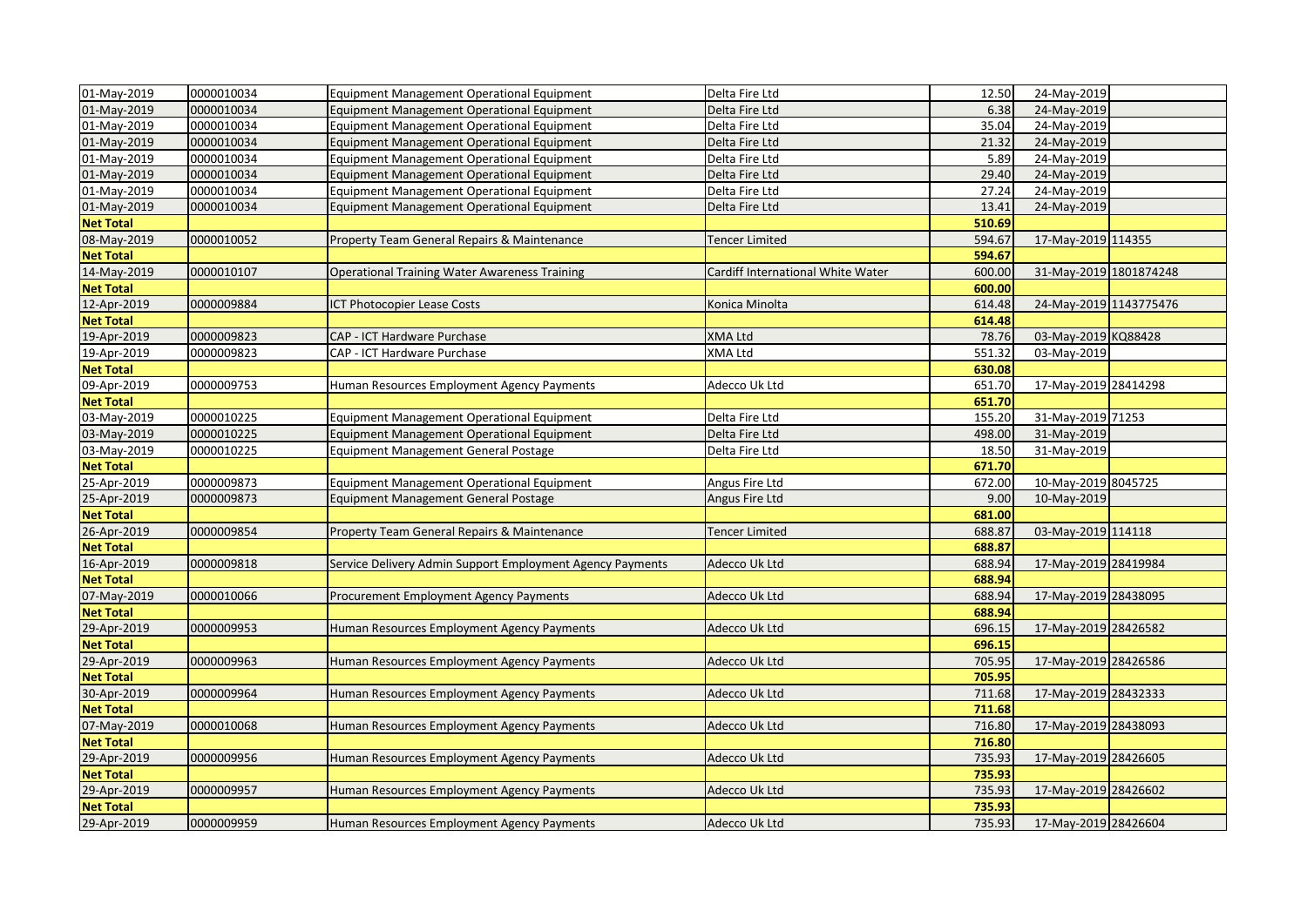| <b>Net Total</b> |            |                                                   |                                 | 735.93 |                        |  |
|------------------|------------|---------------------------------------------------|---------------------------------|--------|------------------------|--|
| 29-Apr-2019      | 0000009968 | Human Resources Employment Agency Payments        | Adecco Uk Ltd                   | 735.93 | 17-May-2019 28426585   |  |
| <b>Net Total</b> |            |                                                   |                                 | 735.93 |                        |  |
| 29-Apr-2019      | 0000009970 | Human Resources Employment Agency Payments        | Adecco Uk Ltd                   | 735.93 | 17-May-2019 28426595   |  |
| <b>Net Total</b> |            |                                                   |                                 | 735.93 |                        |  |
| 29-Apr-2019      | 0000009971 | Human Resources Employment Agency Payments        | Adecco Uk Ltd                   | 735.93 | 17-May-2019 28426600   |  |
| <b>Net Total</b> |            |                                                   |                                 | 735.93 |                        |  |
| 29-Apr-2019      | 0000009967 | Human Resources Employment Agency Payments        | Adecco Uk Ltd                   | 760.79 | 17-May-2019 28426581   |  |
| <b>Net Total</b> |            |                                                   |                                 | 760.79 |                        |  |
| 12-Apr-2019      | 0000009779 | Equipment Management Operational Equipment        | Packexe Limited                 | 419.88 | 03-May-2019 0000177670 |  |
| 12-Apr-2019      | 0000009779 | <b>Equipment Management Operational Equipment</b> | Packexe Limited                 | 349.90 | 03-May-2019            |  |
| <b>Net Total</b> |            |                                                   |                                 | 769.78 |                        |  |
| 16-Apr-2019      | 0000009875 | <b>Finance Employment Agency Payments</b>         | Hays Specialist Recruitment Ltd | 782.85 | 03-May-2019 1009591911 |  |
| <b>Net Total</b> |            |                                                   |                                 | 782.85 |                        |  |
| 01-May-2019      | 0000010007 | <b>Finance Employment Agency Payments</b>         | Hays Specialist Recruitment Ltd | 782.85 | 17-May-2019 1009627674 |  |
| <b>Net Total</b> |            |                                                   |                                 | 782.85 |                        |  |
| 29-Apr-2019      | 0000009954 | Human Resources Employment Agency Payments        | Adecco Uk Ltd                   | 795.60 | 17-May-2019 28426584   |  |
| <b>Net Total</b> |            |                                                   |                                 | 795.60 |                        |  |
| 29-Apr-2019      | 0000009969 | Human Resources Employment Agency Payments        | Adecco Uk Ltd                   | 795.60 | 17-May-2019 28426599   |  |
| <b>Net Total</b> |            |                                                   |                                 | 795.60 |                        |  |
| 29-Apr-2019      | 0000009961 | Human Resources Employment Agency Payments        | Adecco Uk Ltd                   | 820.46 | 17-May-2019 28426601   |  |
| <b>Net Total</b> |            |                                                   |                                 | 820.46 |                        |  |
| 30-Apr-2019      | 0000010030 | <b>Property Team Legal Expenses</b>               | <b>Bevan Britten</b>            | 825.00 | 17-May-2019 10053321   |  |
| <b>Net Total</b> |            |                                                   |                                 | 825.00 |                        |  |
| 29-Apr-2019      | 0000009966 | Human Resources Employment Agency Payments        | Adecco Uk Ltd                   | 845.33 | 17-May-2019 28426598   |  |
| <b>Net Total</b> |            |                                                   |                                 | 845.33 |                        |  |
| 09-May-2019      | 0000010097 | Marlow Fire Station Electricity                   | Scottish Power                  | 849.86 | 24-May-2019 106231077  |  |
| <b>Net Total</b> |            |                                                   |                                 | 849.86 |                        |  |
| 29-Apr-2019      | 0000009972 | Human Resources Employment Agency Payments        | Adecco Uk Ltd                   | 850.30 | 17-May-2019 28426583   |  |
| <b>Net Total</b> |            |                                                   |                                 | 850.30 |                        |  |
| 06-Mar-2019      | 0000010190 | CAP - Milton Keynes Blue Hub Station Host Works   | Integral UK Ltd                 | 852.00 | 24-May-2019 621947     |  |
| <b>Net Total</b> |            |                                                   |                                 | 852.00 |                        |  |
| 29-Apr-2019      | 0000009955 | Human Resources Employment Agency Payments        | Adecco Uk Ltd                   | 860.24 | 17-May-2019 28426596   |  |
| <b>Net Total</b> |            |                                                   |                                 | 860.24 |                        |  |
| 16-Apr-2019      | 0000009819 | Human Resources Employment Agency Payments        | Adecco Uk Ltd                   | 867.57 | 17-May-2019 28419985   |  |
| <b>Net Total</b> |            |                                                   |                                 | 867.57 |                        |  |
| 29-Apr-2019      | 0000009952 | Human Resources Employment Agency Payments        | Adecco Uk Ltd                   | 870.19 | 17-May-2019 28426594   |  |
| <b>Net Total</b> |            |                                                   |                                 | 870.19 |                        |  |
| 29-Apr-2019      | 0000009965 | Human Resources Employment Agency Payments        | Adecco Uk Ltd                   | 875.16 | 17-May-2019 28426597   |  |
| <b>Net Total</b> |            |                                                   |                                 | 875.16 |                        |  |
| 07-May-2019      | 0000010067 | Human Resources Employment Agency Payments        | Adecco Uk Ltd                   | 880.64 | 17-May-2019 28438096   |  |
| <b>Net Total</b> |            |                                                   |                                 | 880.64 |                        |  |
| 01-Feb-2019      | 0000010144 | Human Resources Subs Professional/Nat Bodies      | Employers Network for Equality  | 900.00 | 24-May-2019 25463      |  |
| <b>Net Total</b> |            |                                                   |                                 | 900.00 |                        |  |
| 17-May-2019      | 0000010150 | Health and Safety Operational Equipment           | <b>Pull Test Solutions Ltd</b>  | 486.00 | 31-May-2019 150        |  |
| 17-May-2019      | 0000010150 | Health and Safety Operational Equipment           | <b>Pull Test Solutions Ltd</b>  | 483.60 | 31-May-2019            |  |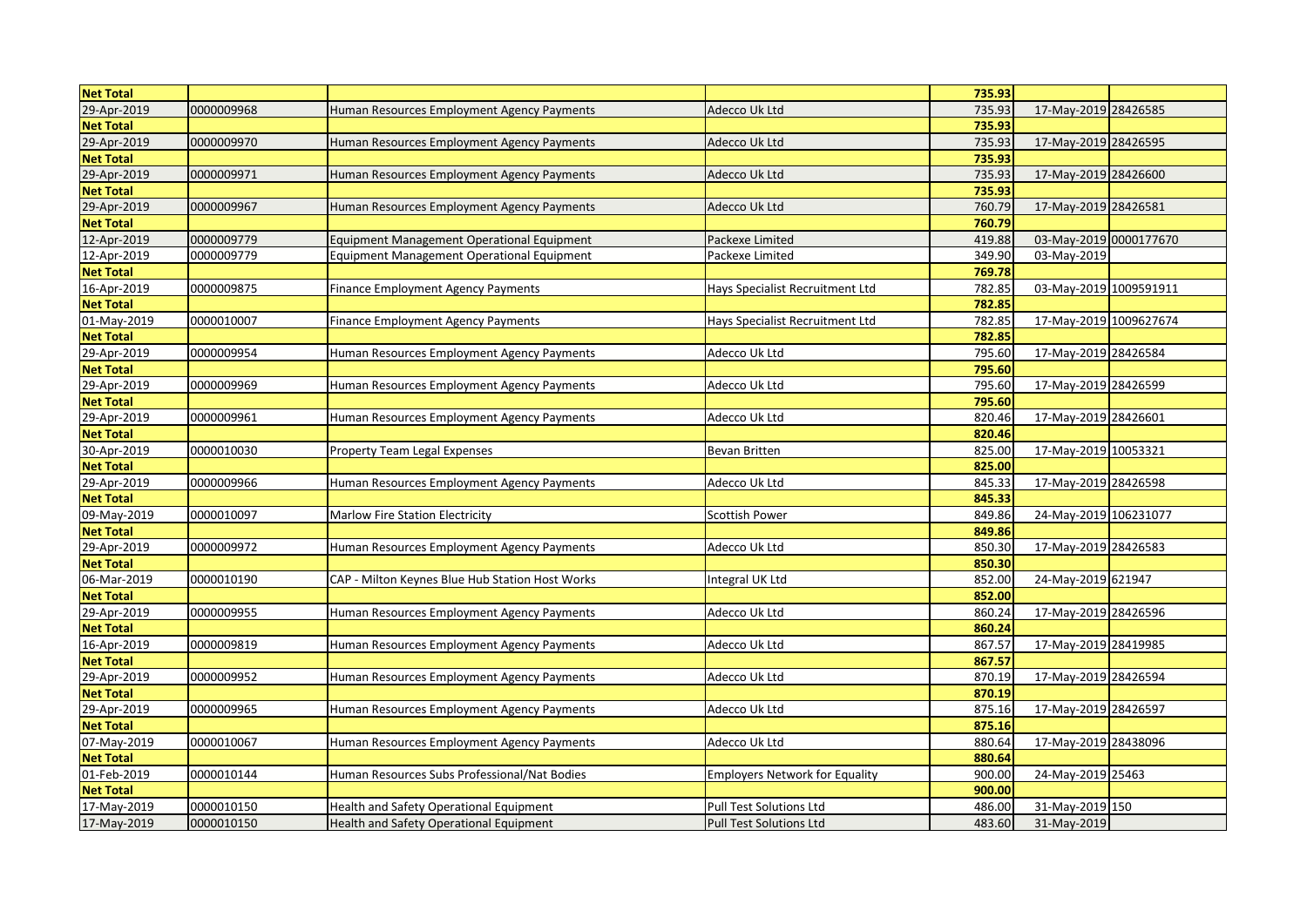| <b>Net Total</b> |            |                                                            |                                       | 969.60   |                        |                         |
|------------------|------------|------------------------------------------------------------|---------------------------------------|----------|------------------------|-------------------------|
| 11-May-2019      | 0000010073 | Property Team General Repairs & Maintenance                | <b>Tencer Limited</b>                 | 987.18   | 17-May-2019 114422     |                         |
| <b>Net Total</b> |            |                                                            |                                       | 987.18   |                        |                         |
| 16-Apr-2019      | 0000009811 | Equipment Management Operational Equipment                 | Angus Fire Ltd                        | 942.50   | 10-May-2019 8045617    |                         |
| 16-Apr-2019      | 0000009811 | Equipment Management Operational Equipment                 | Angus Fire Ltd                        | 79.00    | 10-May-2019            |                         |
| <b>Net Total</b> |            |                                                            |                                       | 1,021.50 |                        |                         |
| 29-Apr-2019      | 0000009946 | MK West Fire Station Plan Preventative Maintenance         | <b>Intergrated Water Services Ltd</b> | 105.62   |                        | 17-May-2019 CD200131149 |
| 29-Apr-2019      | 0000009946 | High Wycombe Fire Station Plan Preventative Maintenance    | <b>Intergrated Water Services Ltd</b> | 53.16    | 17-May-2019            |                         |
| 29-Apr-2019      | 0000009946 | Great Missenden Fire Station Plan Preventative Maintenance | Intergrated Water Services Ltd        | 22.90    | 17-May-2019            |                         |
| 29-Apr-2019      | 0000009946 | Newport Pagnell Fire Station Plan Preventative Maintenance | Intergrated Water Services Ltd        | 33.58    | 17-May-2019            |                         |
| 29-Apr-2019      | 0000009946 | Chesham Fire Station Plan Preventative Maintenance         | <b>Intergrated Water Services Ltd</b> | 33.58    | 17-May-2019            |                         |
| 29-Apr-2019      | 0000009946 | Admin Buildings - Unit 7 Plan Preventative Maintenance     | <b>Intergrated Water Services Ltd</b> | 23.40    | 17-May-2019            |                         |
| 29-Apr-2019      | 0000009946 | Haddenham Fire Station Plan Preventative Maintenance       | <b>Intergrated Water Services Ltd</b> | 48.46    | 17-May-2019            |                         |
| 29-Apr-2019      | 0000009946 | Buckingham Fire Station Plan Preventative Maintenance      | <b>Intergrated Water Services Ltd</b> | 93.58    | 17-May-2019            |                         |
| 29-Apr-2019      | 0000009946 | Brill Fire Station Plan Preventative Maintenance           | <b>Intergrated Water Services Ltd</b> | 32.01    | 17-May-2019            |                         |
| 29-Apr-2019      | 0000009946 | Amersham Fire Station Plan Preventative Maintenance        | <b>Intergrated Water Services Ltd</b> | 28.15    | 17-May-2019            |                         |
| 29-Apr-2019      | 0000009946 | Admin Buildings - HQ Plan Preventative Maintenance         | <b>Intergrated Water Services Ltd</b> | 111.47   | 17-May-2019            |                         |
| 29-Apr-2019      | 0000009946 | Waddesdon Fire Station Plan Preventative Maintenance       | <b>Intergrated Water Services Ltd</b> | 22.90    | 17-May-2019            |                         |
| 29-Apr-2019      | 0000009946 | Gerrards Cross Fire Station Plan Preventative Maintenance  | <b>Intergrated Water Services Ltd</b> | 96.22    | 17-May-2019            |                         |
| 29-Apr-2019      | 0000009946 | Winslow Fire Station Plan Preventative Maintenance         | Intergrated Water Services Ltd        | 32.01    | 17-May-2019            |                         |
| 29-Apr-2019      | 0000009946 | Transport and Workshops Plan Preventative Maintenance      | Intergrated Water Services Ltd        | 21.83    | 17-May-2019            |                         |
| 29-Apr-2019      | 0000009946 | Marlow Fire Station Plan Preventative Maintenance          | <b>Intergrated Water Services Ltd</b> | 43.65    | 17-May-2019            |                         |
| 29-Apr-2019      | 0000009946 | Olney Fire Station Plan Preventative Maintenance           | <b>Intergrated Water Services Ltd</b> | 24.47    | 17-May-2019            |                         |
| 29-Apr-2019      | 0000009946 | Princes Risborough Station Plan Preventative Maintenance   | <b>Intergrated Water Services Ltd</b> | 32.01    | 17-May-2019            |                         |
| 29-Apr-2019      | 0000009946 | Beaconsfield Fire Station Plan Preventative Maintenance    | Intergrated Water Services Ltd        | 35.15    | 17-May-2019            |                         |
| 29-Apr-2019      | 0000009946 | Broughton Fire Station Plan Preventative Maintenance       | Intergrated Water Services Ltd        | 98.28    | 17-May-2019            |                         |
| 29-Apr-2019      | 0000009946 | MK West Fire Station Plan Preventative Maintenance         | Intergrated Water Services Ltd        | 38.28    | 17-May-2019            |                         |
| <b>Net Total</b> |            |                                                            |                                       | 1,030.71 |                        |                         |
| 01-May-2019      | 0000010006 | Finance Employment Agency Payments                         | Hays Specialist Recruitment Ltd       | 1,043.80 | 17-May-2019 1009627675 |                         |
| <b>Net Total</b> |            |                                                            |                                       | 1,043.80 |                        |                         |
| 30-Apr-2019      | 0000009936 | Transport and Workshops Diesel Oil - Gas Oil               | <b>Watson Fuels</b>                   | 1,057.20 | 17-May-2019 10989697   |                         |
| <b>Net Total</b> |            |                                                            |                                       | 1,057.20 |                        |                         |
| 16-May-2019      | 0000010151 | Transport and Workshops Vehicle Installation               | Quartix                               | 1,137.60 | 31-May-2019 420761     |                         |
| <b>Net Total</b> |            |                                                            |                                       | 1,137.60 |                        |                         |
| 15-Apr-2019      | 0000009775 | Research and Development Breathing Apparatus               | Draeger Safety Uk Limited             | 1,180.00 | 03-May-2019 2910163888 |                         |
| <b>Net Total</b> |            |                                                            |                                       | 1,180.00 |                        |                         |
| 24-May-2019      | 0000010237 | CAP - Milton Keynes Blue Hub Station Host Works            | One Time Vendors                      | 1.240.00 | 31-May-2019 0000018766 |                         |
| <b>Net Total</b> |            |                                                            |                                       | 1,240.00 |                        |                         |
| 30-Apr-2019      | 0000009984 | Asset Control Account Asset Control Account                | Asbri Planning Ltd                    | 1,250.00 | 17-May-2019 132240     |                         |
| <b>Net Total</b> |            |                                                            |                                       | 1,250.00 |                        |                         |
| 08-May-2019      | 0000010085 | Princes Risborough Station Diesel Oil - Gas Oil            | Pace Fuelcare Ltd                     | 1,269.60 | 17-May-2019 2441973    |                         |
| <b>Net Total</b> |            |                                                            |                                       | 1,269.60 |                        |                         |
| 10-Apr-2019      | 0000009874 | <b>Finance Employment Agency Payments</b>                  | Hays Specialist Recruitment Ltd       | 1,304.75 | 10-May-2019 1009572990 |                         |
| <b>Net Total</b> |            |                                                            |                                       | 1,304.75 |                        |                         |
| 01-May-2019      | 0000009978 | <b>ICT Telephones</b>                                      | Daisy Telecoms Ltd                    | 1,368.44 | 17-May-2019 8963545    |                         |
| 01-May-2019      | 0000009978 | <b>ICT Telephones</b>                                      | Daisy Telecoms Ltd                    | 151.11   | 17-May-2019            |                         |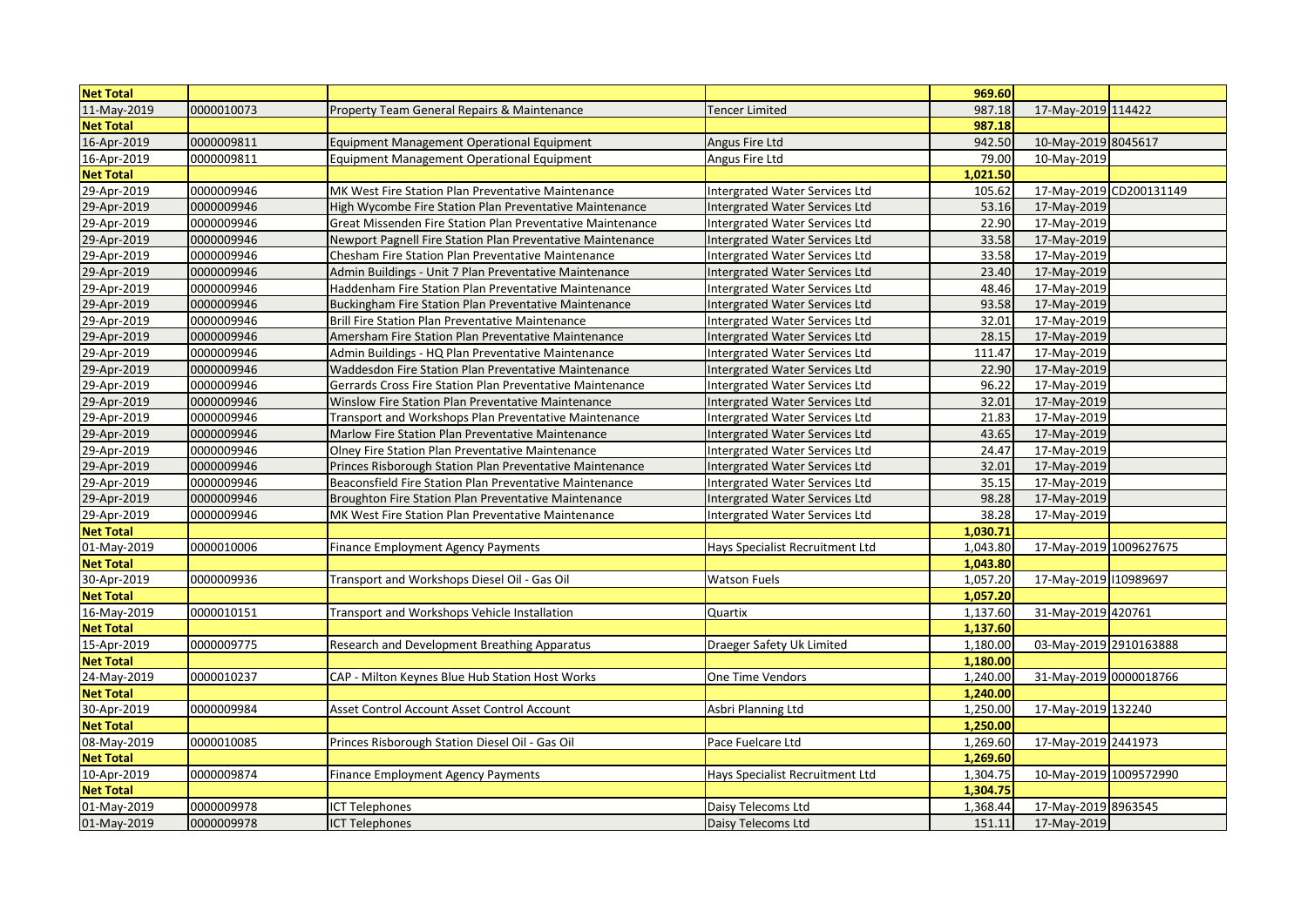| <b>Net Total</b> |            |                                                   |                                     | 1,519.55 |                        |                         |
|------------------|------------|---------------------------------------------------|-------------------------------------|----------|------------------------|-------------------------|
| 18-Apr-2019      | 0000009824 | CAP - ICT Hardware Purchase                       | <b>XMA Ltd</b>                      | 1,318.14 | 17-May-2019 KQ86510    |                         |
| 18-Apr-2019      | 0000009824 | CAP - ICT Hardware Purchase                       | <b>XMA Ltd</b>                      | 91.84    | 17-May-2019            |                         |
| <b>Net Total</b> |            |                                                   |                                     | 1,409.98 |                        |                         |
| 30-Apr-2019      | 0000010037 | Research and Development Operational Equipment    | Terberg Dts Uk Ltd                  | 150.00   | 17-May-2019 447282     |                         |
| 30-Apr-2019      | 0000010037 | Research and Development Operational Equipment    | Terberg Dts Uk Ltd                  | 1,350.00 | 17-May-2019            |                         |
| <b>Net Total</b> |            |                                                   |                                     | 1,500.00 |                        |                         |
| 29-Apr-2019      | 0000009869 | ICT Photocopier Lease Costs                       | Konica Minolta                      | 941.82   | 24-May-2019 1144000677 |                         |
| 29-Apr-2019      | 0000009869 | ICT Photocopier Lease Costs                       | Konica Minolta                      | 560.00   | 24-May-2019            |                         |
| <b>Net Total</b> |            |                                                   |                                     | 1,501.82 |                        |                         |
| 09-May-2019      | 0000010096 | Admin Buildings - Unit 7 Electricity              | Scottish Power                      | 1,508.06 | 24-May-2019 106230696  |                         |
| <b>Net Total</b> |            |                                                   |                                     | 1,508.06 |                        |                         |
| 30-Apr-2019      | 0000010114 | <b>BASI Project Computer Software</b>             | <b>Active Informatics Ltd</b>       | 1,650.00 | 17-May-2019 2127       |                         |
| <b>Net Total</b> |            |                                                   |                                     | 1,650.00 |                        |                         |
| 30-Apr-2019      | 0000009881 | <b>Property Team Cleaning Contract Services</b>   | <b>Ever Brite Cleaning Services</b> | 1,724.69 | 17-May-2019 22565      |                         |
| <b>Net Total</b> |            |                                                   |                                     | 1,724.69 |                        |                         |
| 01-Apr-2019      | 0000009809 | CT Telephones                                     | Daisy Telecoms Ltd                  | 1,750.32 | 03-May-2019 8902473    |                         |
| <b>Net Total</b> |            |                                                   |                                     | 1,750.32 |                        |                         |
| 24-Apr-2019      | 0000009856 | Transport and Workshops Tyres & Tubes             | Ats Euromaster Limited              | 305.55   |                        | 17-May-2019 A2560425325 |
| 24-Apr-2019      | 0000009856 | Transport and Workshops Tyres & Tubes             | Ats Euromaster Limited              | 1,447.92 | 17-May-2019            |                         |
| <b>Net Total</b> |            |                                                   |                                     | 1,753.47 |                        |                         |
|                  |            |                                                   |                                     |          |                        |                         |
| 30-Apr-2019      | 0000009976 | Asset Control Account Asset Control Account       | WT Hills Ltd                        | 2,145.00 | 17-May-2019 MK3525/05  |                         |
| <b>Net Total</b> |            |                                                   |                                     | 2,145.00 |                        |                         |
| 30-Apr-2019      | 0000009883 | Asset Control Account Asset Control Account       | Dunwoody LLP                        | 2,168.00 | 17-May-2019 003850     |                         |
| <b>Net Total</b> |            |                                                   |                                     | 2,168.00 |                        |                         |
| 23-May-2019      | 0000010252 | CAP - Milton Keynes Blue Hub Station Host Works   | One Time Vendors                    | 2,219.72 | 14-May-2019 S0036944   |                         |
| <b>Net Total</b> |            |                                                   |                                     | 2,219.72 |                        |                         |
| 23-Apr-2019      | 0000009839 | CAP - ICT Hardware Purchase                       | <b>XMA Ltd</b>                      | 2,263.30 | 10-May-2019 KQ92260    |                         |
| <b>Net Total</b> |            |                                                   |                                     | 2,263.30 |                        |                         |
| 30-Apr-2019      | 0000009934 | Transport and Workshops Diesel Oil - Gas Oil      | <b>Watson Fuels</b>                 | 2,325.84 | 17-May-2019 10989695   |                         |
| <b>Net Total</b> |            |                                                   |                                     | 2,325.84 |                        |                         |
| 08-Apr-2019      | 0000010060 | Staff Development Staff Training Fees             | Cipfa Business Ltd                  | 2,500.00 | 17-May-2019 5263738    |                         |
| <b>Net Total</b> |            |                                                   |                                     | 2,500.00 |                        |                         |
| 14-May-2019      | 0000010191 | Property Team Plan Preventative Maintenance       | Oak Park Alarms Security Serv Ltd   | 2,574.00 | 24-May-2019 77712      |                         |
| <b>Net Total</b> |            |                                                   |                                     | 2,574.00 |                        |                         |
| 23-Apr-2019      | 0000009859 | Equipment Management Operational Equipment        | Heightec                            | 276.25   | 10-May-2019 67769      |                         |
| 23-Apr-2019      | 0000009859 | Equipment Management Operational Equipment        | Heightec                            | 354.45   | 10-May-2019            |                         |
| 23-Apr-2019      | 0000009859 | Equipment Management Operational Equipment        | Heightec                            | 523.81   | 10-May-2019            |                         |
| 23-Apr-2019      | 0000009859 | Equipment Management Operational Equipment        | Heightec                            | 52.32    | 10-May-2019            |                         |
| 23-Apr-2019      | 0000009859 | Equipment Management Operational Equipment        | Heightec                            | 436.56   | 10-May-2019            |                         |
| 23-Apr-2019      | 0000009859 | <b>Equipment Management Operational Equipment</b> | Heightec                            | 110.25   | 10-May-2019            |                         |
| 23-Apr-2019      | 0000009859 | Equipment Management Operational Equipment        | Heightec                            | 39.27    | 10-May-2019            |                         |
| 23-Apr-2019      | 0000009859 | Equipment Management Operational Equipment        | Heightec                            | 103.53   | 10-May-2019            |                         |
| 23-Apr-2019      | 0000009859 | Equipment Management Operational Equipment        | Heightec                            | 99.04    | 10-May-2019            |                         |
| 23-Apr-2019      | 0000009859 | Equipment Management Operational Equipment        | Heightec                            | 594.32   | 10-May-2019            |                         |
| <b>Net Total</b> |            |                                                   |                                     | 2,589.80 |                        |                         |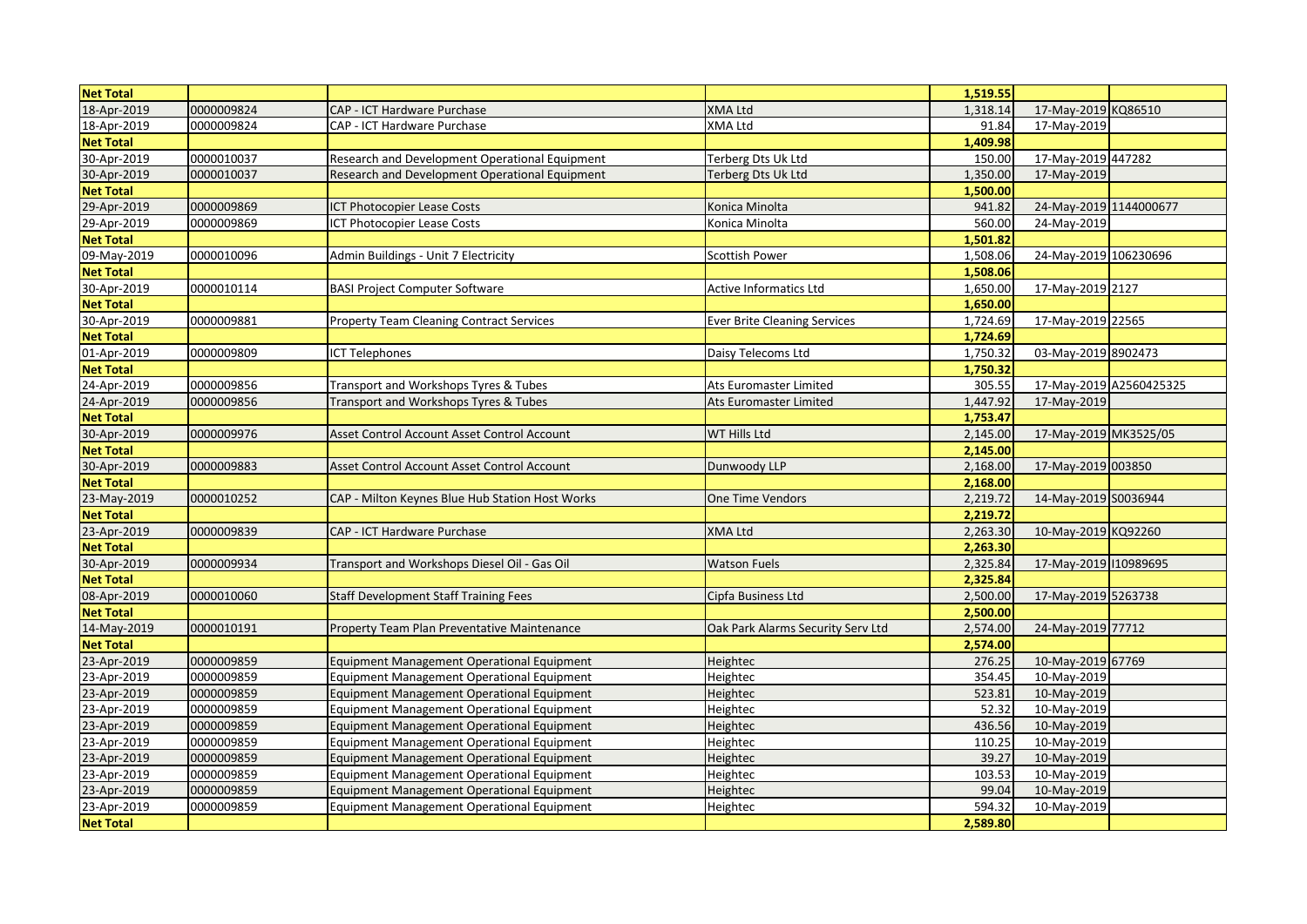| 30-Apr-2019      | 0000010047 | <b>Property Team Cleaning Contract Services</b>  | <b>Antac Support Service</b>     | 2,616.26 | 17-May-2019 57426           |
|------------------|------------|--------------------------------------------------|----------------------------------|----------|-----------------------------|
| <b>Net Total</b> |            |                                                  |                                  | 2,616.26 |                             |
| 30-Apr-2019      | 0000009935 | Transport and Workshops Diesel Oil - Gas Oil     | <b>Watson Fuels</b>              | 2,643.00 | 17-May-2019 110989696       |
| <b>Net Total</b> |            |                                                  |                                  | 2,643.00 |                             |
| 30-Apr-2019      | 0000009937 | Transport and Workshops Diesel Oil - Gas Oil     | Watson Fuels                     | 2,643.00 | 10-May-2019 110989698       |
| <b>Net Total</b> |            |                                                  |                                  | 2,643.00 |                             |
| 30-Apr-2019      | 0000009938 | Transport and Workshops Diesel Oil - Gas Oil     | <b>Watson Fuels</b>              | 2,749.78 | 10-May-2019 10989699        |
| <b>Net Total</b> |            |                                                  |                                  | 2,749.78 |                             |
| 15-Apr-2019      | 0000009778 | Staff Development Printing and Stationery        | One File LTD                     | 2,750.00 | 03-May-2019 11458           |
| <b>Net Total</b> |            |                                                  |                                  | 2,750.00 |                             |
| 16-Apr-2019      | 0000009892 | Transport and Workshops Car Leasing              | Lex Autolease Ltd                | 2,696.23 | 03-May-2019 MRI8503176      |
| 16-Apr-2019      | 0000009892 | Transport and Workshops Contracted Maintenance   | Lex Autolease Ltd                | 549.65   | 03-May-2019                 |
| <b>Net Total</b> |            |                                                  |                                  | 3,245.88 |                             |
| 14-Mar-2019      | 0000010023 | <b>ICT Computer Maintenance</b>                  | Konica Minolta                   | 3,062.01 | 17-May-2019 1143129329      |
| <b>Net Total</b> |            |                                                  |                                  | 3,062.01 |                             |
| 09-May-2019      | 0000010137 | Admin Buildings - HQ Electricity                 | <b>Scottish Power</b>            | 3,100.78 | 24-May-2019 106230454       |
| <b>Net Total</b> |            |                                                  |                                  | 3,100.78 |                             |
| 16-Apr-2019      | 0000009894 | Transport and Workshops Car Leasing              | Lex Autolease Ltd                | 3,116.13 | 03-May-2019 MRI8503422      |
| 16-Apr-2019      | 0000009894 | Transport and Workshops Contracted Maintenance   | Lex Autolease Ltd                | 348.88   | 03-May-2019                 |
| <b>Net Total</b> |            |                                                  |                                  | 3,465.01 |                             |
| 27-Mar-2019      | 0000010159 | Asset Control Account Asset Control Account      | Koris Ltd                        | 3,161.82 | 24-May-2019 715904          |
| <b>Net Total</b> |            |                                                  |                                  | 3,161.82 |                             |
| 17-Apr-2019      | 0000009817 | Insurance Insurance                              | Zurich Insurance Plc             | 3,224.46 | 03-May-2019 18RA03-17.04.19 |
| <b>Net Total</b> |            |                                                  |                                  | 3,224.46 |                             |
| 01-Apr-2019      | 0000009898 | Retirement Benefits Enhanced Pension Regular Pay | <b>BCC Pension Fund</b>          | 3,262.11 | 17-May-2019 2220002872      |
| <b>Net Total</b> |            |                                                  |                                  | 3,262.11 |                             |
| 30-Apr-2019      | 0000010118 | <b>BASI Project Computer Software</b>            | <b>Active Informatics Ltd</b>    | 3,300.00 | 17-May-2019 2126            |
| <b>Net Total</b> |            |                                                  |                                  | 3,300.00 |                             |
| 03-May-2019      | 0000009977 | Admin Buildings - Aerial Sites Consultancy Fees  | Hub Telecoms Consultancy Ltd     | 3,300.00 | 10-May-2019 000146          |
| <b>Net Total</b> |            |                                                  |                                  | 3,300.00 |                             |
| 30-Apr-2019      | 0000009939 | Transport and Workshops Diesel Oil - Gas Oil     | <b>Watson Fuels</b>              | 3,700.20 | 10-May-2019 110989700       |
| <b>Net Total</b> |            |                                                  |                                  | 3,700.20 |                             |
| 03-May-2019      | 0000010088 | <b>ICT Main Communications</b>                   | <b>EE Ltd</b>                    | 1.80     | 24-May-2019 01283591076     |
| 03-May-2019      | 0000010088 | ICT Main Communications                          | <b>EE Ltd</b>                    | 4,036.69 | 24-May-2019                 |
| <b>Net Total</b> |            |                                                  |                                  | 4,038.49 |                             |
| 07-May-2019      | 0000010018 | <b>Staff Development Staff Training Fees</b>     | Strategic Management Development | 4,000.00 | 24-May-2019 1372            |
| 07-May-2019      | 0000010018 | <b>Staff Development Staff Training Fees</b>     | Strategic Management Development | 67.50    | 24-May-2019                 |
| <b>Net Total</b> |            |                                                  |                                  | 4,067.50 |                             |
| 16-Apr-2019      | 0000009893 | Transport and Workshops Contracted Maintenance   | Lex Autolease Ltd                | 754.65   | 03-May-2019 MRI8503554      |
| 16-Apr-2019      | 0000009893 | <b>Transport and Workshops Car Leasing</b>       | Lex Autolease Ltd                | 3,778.50 | 03-May-2019                 |
| <b>Net Total</b> |            |                                                  |                                  | 4,533.15 |                             |
| 30-Apr-2019      | 0000009982 | Human Resources Occupational Health Nurse Sess   | M.K. Occupational Health         | 4,241.66 | 17-May-2019 90227           |
| <b>Net Total</b> |            |                                                  |                                  | 4,241.66 |                             |
| 29-Apr-2019      | 0000010039 | <b>ICT Main Communications</b>                   | Royal Berkshire Fire Authority   | 4,517.22 | 24-May-2019 OP/I000727      |
| <b>Net Total</b> |            |                                                  |                                  | 4,517.22 |                             |
| 29-Apr-2019      | 0000009870 | <b>Staff Development Other Training</b>          | The Fire Service College Limited | 640.00   | 10-May-2019 816062          |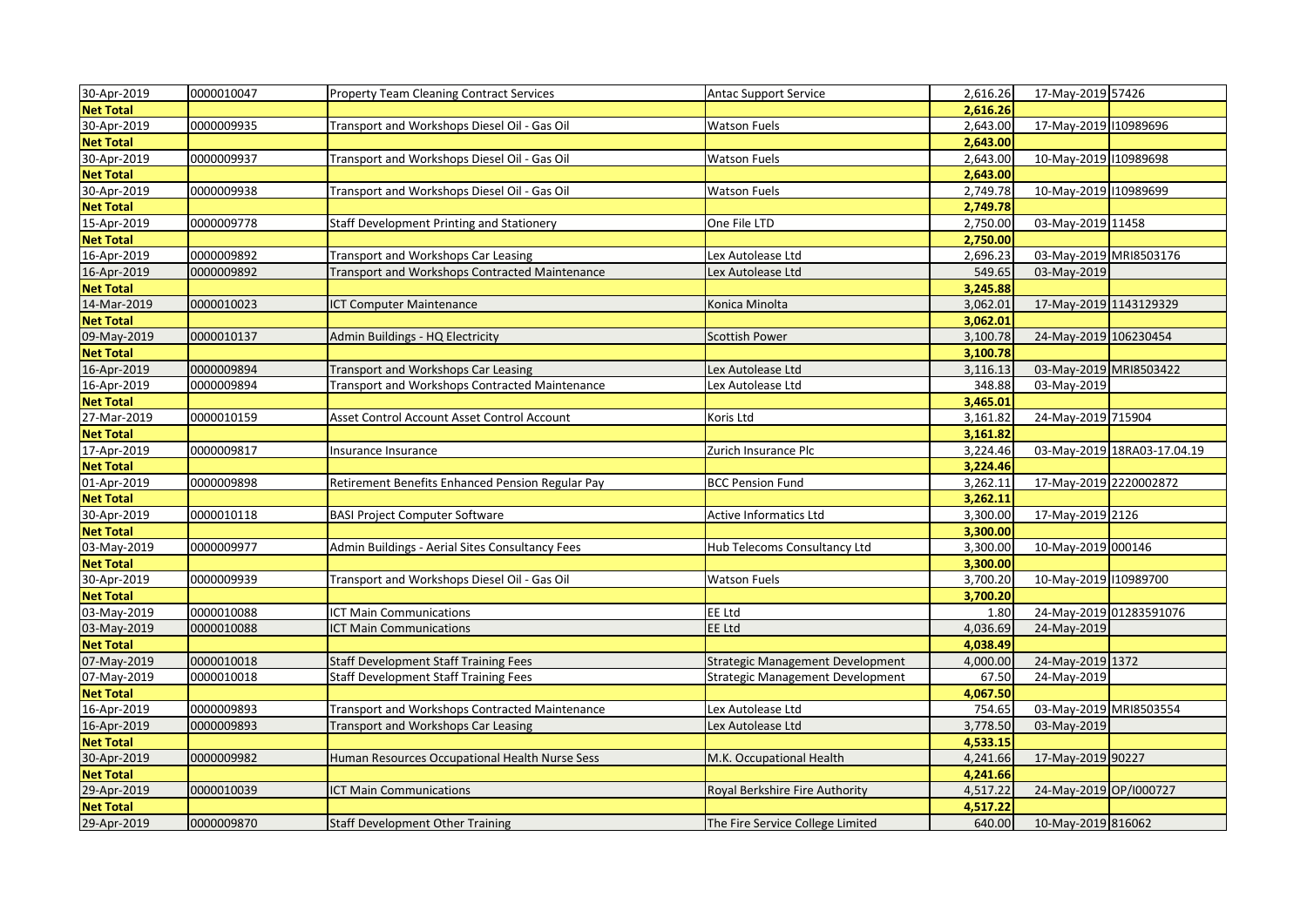| 29-Apr-2019      | 0000009870 | <b>Staff Development Staff Training Fees</b>   | The Fire Service College Limited | 4,240.00 | 10-May-2019             |                           |
|------------------|------------|------------------------------------------------|----------------------------------|----------|-------------------------|---------------------------|
| <b>Net Total</b> |            |                                                |                                  | 4,880.00 |                         |                           |
| 01-May-2019      | 0000010012 | <b>ICT Computer Software</b>                   | <b>KB Tech Ltd</b>               | 4,900.00 | 17-May-2019 3369        |                           |
| <b>Net Total</b> |            |                                                |                                  | 4,900.00 |                         |                           |
| 01-May-2019      | 0000010086 | Insurance Insurance Excess                     | Lex Autolease Ltd                | 5,000.00 | 24-May-2019 PXC0012245  |                           |
| <b>Net Total</b> |            |                                                |                                  | 5,000.00 |                         |                           |
| 08-May-2019      | 0000010110 | MK West Fire Station Gas                       | <b>Gazprom Energy</b>            | 1,186.46 | 17-May-2019 INV00453967 |                           |
| 08-May-2019      | 0000010110 | <b>Beaconsfield Fire Station Gas</b>           | <b>Gazprom Energy</b>            | 335.72   | 17-May-2019             |                           |
| 08-May-2019      | 0000010110 | Haddenham Fire Station Gas                     | Gazprom Energy                   | 265.81   | 17-May-2019             |                           |
| 08-May-2019      | 0000010110 | <b>Newport Pagnell Fire Station Gas</b>        | <b>Gazprom Energy</b>            | 134.96   | 17-May-2019             |                           |
| 08-May-2019      | 0000010110 | Winslow Fire Station Gas                       | Gazprom Energy                   | 52.21    | 17-May-2019             |                           |
| 08-May-2019      | 0000010110 | Gerrards Cross Fire Station Gas                | <b>Gazprom Energy</b>            | 304.40   | 17-May-2019             |                           |
| 08-May-2019      | 0000010110 | Amersham Fire Station Gas                      | Gazprom Energy                   | 154.05   | 17-May-2019             |                           |
| 08-May-2019      | 0000010110 | Great Missenden Fire Station Gas               | Gazprom Energy                   | 88.04    | 17-May-2019             |                           |
| 08-May-2019      | 0000010110 | Chesham Fire Station Gas                       | Gazprom Energy                   | 175.81   | 17-May-2019             |                           |
| 08-May-2019      | 0000010110 | <b>Broughton Fire Station Gas</b>              | Gazprom Energy                   | 273.10   | 17-May-2019             |                           |
| 08-May-2019      | 0000010110 | Olney Fire Station Gas                         | Gazprom Energy                   | 106.35   | 17-May-2019             |                           |
| 08-May-2019      | 0000010110 | High Wycombe Fire Station Gas                  | <b>Gazprom Energy</b>            | 570.50   | 17-May-2019             |                           |
| 08-May-2019      | 0000010110 | Marlow Fire Station Gas                        | Gazprom Energy                   | 312.07   | 17-May-2019             |                           |
| 08-May-2019      | 0000010110 | Admin Buildings - HQ Gas                       | <b>Gazprom Energy</b>            | 1,051.37 | 17-May-2019             |                           |
| 08-May-2019      | 0000010110 | Stokenchurch Fire Station Gas                  | Gazprom Energy                   | 100.61   | 17-May-2019             |                           |
| 08-May-2019      | 0000010110 | Waddesdon Fire Station Gas                     | Gazprom Energy                   | 44.72    | 17-May-2019             |                           |
| 08-May-2019      | 0000010110 | <b>Buckingham Fire Station Gas</b>             | Gazprom Energy                   | 312.38   | 17-May-2019             |                           |
| <b>Net Total</b> |            |                                                |                                  | 5,468.56 |                         |                           |
| 09-May-2019      | 0000010062 | Payroll Control Account Childcare Vouchers     | Sodexo P&MM Ltd Childcare Plus   | 5,104.81 | 17-May-2019 3552265     |                           |
| <b>Net Total</b> |            |                                                |                                  | 5,104.81 |                         |                           |
| 26-Apr-2019      | 0000009866 | <b>Protection Staff Training Fees</b>          | The Fire Service College Limited | 800.00   | 03-May-2019 816042      |                           |
| 26-Apr-2019      | 0000009866 | <b>Protection Staff Training Fees</b>          | The Fire Service College Limited | 4,320.00 | 03-May-2019             |                           |
| <b>Net Total</b> |            |                                                |                                  | 5,120.00 |                         |                           |
| 01-May-2019      | 0000009932 | <b>ESMCP Consultancy Fees</b>                  | Mott MacDonald Ltd               | 5,525.00 | 17-May-2019 IN00413326  |                           |
| <b>Net Total</b> |            |                                                |                                  | 5,525.00 |                         |                           |
| 17-Apr-2019      | 0000009885 | Corporate Management External Audit Fees       | Ernst & Young Llp                | 6,041.00 |                         | 03-May-2019 GB10100168745 |
| <b>Net Total</b> |            |                                                |                                  | 6,041.00 |                         |                           |
| 14-May-2019      | 0000010235 | <b>Buckingham Fire Station Electricity</b>     | Scottish Hydro Elec (Was Sse)    | 463.14   |                         | 31-May-2019 BMKFA-APRIL19 |
| 14-May-2019      | 0000010235 | High Wycombe Fire Station Electricity          | Scottish Hydro Elec (Was Sse)    | 839.29   | 31-May-2019             |                           |
| 14-May-2019      | 0000010235 | <b>Gerrards Cross Fire Station Electricity</b> | Scottish Hydro Elec (Was Sse)    | 726.67   | 31-May-2019             |                           |
| 14-May-2019      | 0000010235 | <b>Haddenham Fire Station Electricity</b>      | Scottish Hydro Elec (Was Sse)    | 208.94   | 31-May-2019             |                           |
| 14-May-2019      | 0000010235 | <b>Olney Fire Station Electricity</b>          | Scottish Hydro Elec (Was Sse)    | 1,072.22 | 31-May-2019             |                           |
| 14-May-2019      | 0000010235 | Chesham Fire Station Electricity               | Scottish Hydro Elec (Was Sse)    | 574.79   | 31-May-2019             |                           |
| 14-May-2019      | 0000010235 | <b>Broughton Fire Station Electricity</b>      | Scottish Hydro Elec (Was Sse)    | 553.25   | 31-May-2019             |                           |
| 14-May-2019      | 0000010235 | <b>Princes Risborough Station Electricity</b>  | Scottish Hydro Elec (Was Sse)    | 301.00   | 31-May-2019             |                           |
| 14-May-2019      | 0000010235 | Great Missenden Fire Station Electricity       | Scottish Hydro Elec (Was Sse)    | 195.28   | 31-May-2019             |                           |
| 14-May-2019      | 0000010235 | MK West Fire Station Electricity               | Scottish Hydro Elec (Was Sse)    | 1,870.31 | 31-May-2019             |                           |
| 14-May-2019      | 0000010235 | Amersham Fire Station Electricity              | Scottish Hydro Elec (Was Sse)    | 392.03   | 31-May-2019             |                           |
| 14-May-2019      | 0000010235 | <b>Beaconsfield Fire Station Electricity</b>   | Scottish Hydro Elec (Was Sse)    | 498.50   | 31-May-2019             |                           |
| 14-May-2019      | 0000010235 | <b>Brill Fire Station Electricity</b>          | Scottish Hydro Elec (Was Sse)    | 160.79   | 31-May-2019             |                           |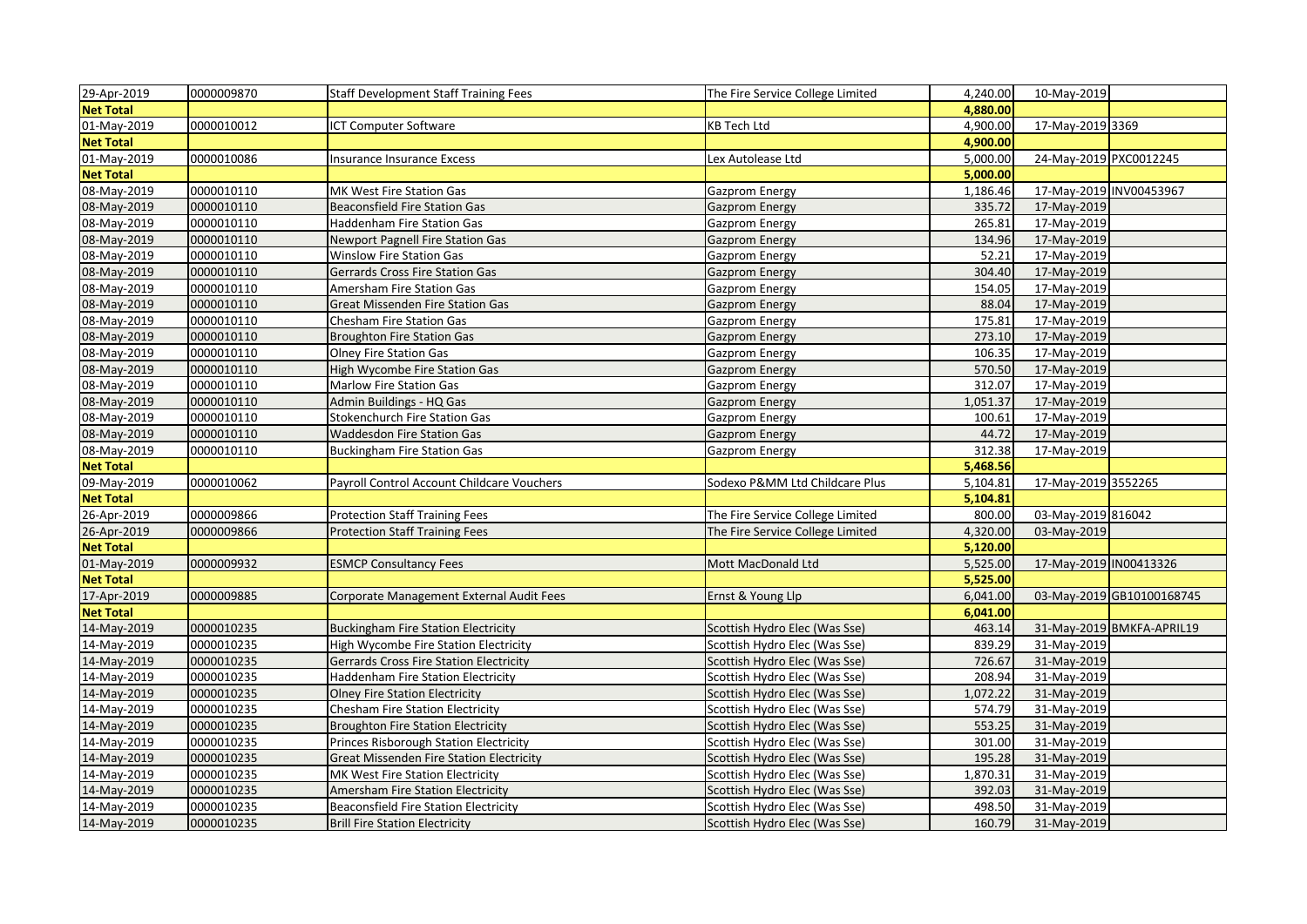| <b>Net Total</b> |            |                                                        |                                           | 7,856.21   |                        |  |
|------------------|------------|--------------------------------------------------------|-------------------------------------------|------------|------------------------|--|
| 08-Apr-2019      | 0000010017 | Senior Management Team Subs Professional/Nat Bodies    | Local Government Association              | 7,658.78   | 17-May-2019 40100040   |  |
| <b>Net Total</b> |            |                                                        |                                           | 7,658.78   |                        |  |
| 18-Apr-2019      | 0000009829 | ICT Computer Software                                  | Interact Intranet Solutions               | 7,784.00   | 03-May-2019 9717072    |  |
| <b>Net Total</b> |            |                                                        |                                           | 7,784.00   |                        |  |
| 30-Apr-2019      | 0000010111 | <b>ICT Computer Software</b>                           | <b>Active Informatics Ltd</b>             | 8,120.00   | 17-May-2019 2128       |  |
| <b>Net Total</b> |            |                                                        |                                           | 8,120.00   |                        |  |
| 30-Apr-2019      | 0000009933 | Fransport and Workshops Diesel Oil - Gas Oil           | <b>Watson Fuels</b>                       | 8,457.60   | 10-May-2019 110989694  |  |
| <b>Net Total</b> |            |                                                        |                                           | 8,457.60   |                        |  |
| 24-Apr-2019      | 0000009853 | CAP - ICT Hardware Purchase                            | <b>XMA Ltd</b>                            | 9,226.98   | 10-May-2019 KQ95133    |  |
| <b>Net Total</b> |            |                                                        |                                           | 9,226.98   |                        |  |
| 10-May-2019      | 0000010117 | <b>Prevention Agency Services</b>                      | Safety Centre Milton Keynes Ltd           | 12,500.00  | 31-May-2019 INV-5476   |  |
| <b>Net Total</b> |            |                                                        |                                           | 12,500.00  |                        |  |
| 26-Apr-2019      | 0000009865 | <b>Equipment Management PPE Managed Service</b>        | <b>Bristol Uniform Limited (Care A/C)</b> | 16,904.00  | 17-May-2019 509885     |  |
| <b>Net Total</b> |            |                                                        |                                           | 16,904.00  |                        |  |
| 01-May-2019      | 0000010198 | <b>ICT Computer Software</b>                           | Excelerate Technology Ltd                 | 15,560.00  | 31-May-2019 0000012400 |  |
| 01-May-2019      | 0000010198 | <b>ICT Computer Software</b>                           | <b>Excelerate Technology Ltd</b>          | 3,420.00   | 31-May-2019            |  |
| <b>Net Total</b> |            |                                                        |                                           | 18,980.00  |                        |  |
| 02-May-2019      | 0000009942 | Payroll Control Account Payroll Control Account        | <b>BCC Pension Fund</b>                   | 19,884.48  | 17-May-2019 LGPSAPR19  |  |
| <b>Net Total</b> |            |                                                        |                                           | 19,884.48  |                        |  |
| 13-May-2019      | 0000010145 | <b>ICT Telephones</b>                                  | Updata Infrastructure Uk                  | 21,748.22  | 31-May-2019 6092015672 |  |
| <b>Net Total</b> |            |                                                        |                                           | 21,748.22  |                        |  |
| 29-Apr-2019      | 0000010126 | Democratic Representation Legal Expenses               | <b>Bevan Britten</b>                      | 28,085.27  | 24-May-2019 10052458   |  |
| <b>Net Total</b> |            |                                                        |                                           | 28,085.27  |                        |  |
| 18-Apr-2019      | 0000010033 | <b>ICT Firelink</b>                                    | Home Office                               | 29,140.00  | 17-May-2019 2513489    |  |
| <b>Net Total</b> |            |                                                        |                                           | 29,140.00  |                        |  |
| 26-Apr-2019      | 0000010036 | Gerrards Cross Fire Station Rents and Hire of Premises | London & Quadrant Housing Trust           | 11,258.16  | 17-May-2019 916614     |  |
| <b>Net Total</b> |            |                                                        |                                           | 11,258.16  |                        |  |
| 29-Apr-2019      | 0000009904 | <b>Response Support Agency Services</b>                | London Fire & Emergency Pa                | 35,298.00  | 10-May-2019 IN048978   |  |
| <b>Net Total</b> |            |                                                        |                                           | 35,298.00  |                        |  |
| 26-Apr-2019      | 0000009868 | Research and Development Breathing Apparatus           | Draeger Safety Uk Limited                 | 52,549.02  | 10-May-2019 2910164942 |  |
| <b>Net Total</b> |            |                                                        |                                           | 52,549.02  |                        |  |
| 15-May-2019      | 0000010218 |                                                        |                                           | 291.10     | 24-May-2019 1082       |  |
|                  | 0000010218 | <b>Apprentices Employment Agency Payments</b>          | Encompass Select Limited                  |            |                        |  |
| 15-May-2019      |            | Apprentices Employment Agency Payments                 | Encompass Select Limited                  | 25,960.55  | 24-May-2019            |  |
| 15-May-2019      | 0000010218 | <b>Apprentices Employment Agency Payments</b>          | <b>Encompass Select Limited</b>           | 1,508.88   | 24-May-2019            |  |
| 15-May-2019      | 0000010218 | Apprentices Employment Agency Payments                 | <b>Encompass Select Limited</b>           | 30,668.37  | 24-May-2019            |  |
| 15-May-2019      | 0000010218 | <b>Apprentices Employment Agency Payments</b>          | <b>Encompass Select Limited</b>           | 1,769.42   | 24-May-2019            |  |
| 15-May-2019      | 0000010218 | <b>Apprentices Employment Agency Payments</b>          | <b>Encompass Select Limited</b>           | 8,107.29   | 24-May-2019            |  |
| 15-May-2019      | 0000010218 | Apprentices Employment Agency Payments                 | <b>Encompass Select Limited</b>           | 34,417.22  | 24-May-2019            |  |
| 15-May-2019      | 0000010218 | Apprentices Employment Agency Payments                 | <b>Encompass Select Limited</b>           | 1,329.45   | 24-May-2019            |  |
| <b>Net Total</b> |            |                                                        |                                           | 104,052.28 |                        |  |
| 15-Apr-2019      | 0000009861 | <b>Apprentices Employment Agency Payments</b>          | <b>Encompass Select Limited</b>           | 8,523.15   | 24-May-2019 1081       |  |
| 15-Apr-2019      | 0000009861 | Apprentices Employment Agency Payments                 | Encompass Select Limited                  | 31,940.03  | 24-May-2019            |  |
| 15-Apr-2019      | 0000009861 | <b>Apprentices Employment Agency Payments</b>          | <b>Encompass Select Limited</b>           | 1,517.72   | 24-May-2019            |  |
| 15-Apr-2019      | 0000009861 | <b>Apprentices Employment Agency Payments</b>          | Encompass Select Limited                  | 31,735.34  | 24-May-2019            |  |
| 15-Apr-2019      | 0000009861 | Apprentices Employment Agency Payments                 | <b>Encompass Select Limited</b>           | 1,769.42   | 24-May-2019            |  |